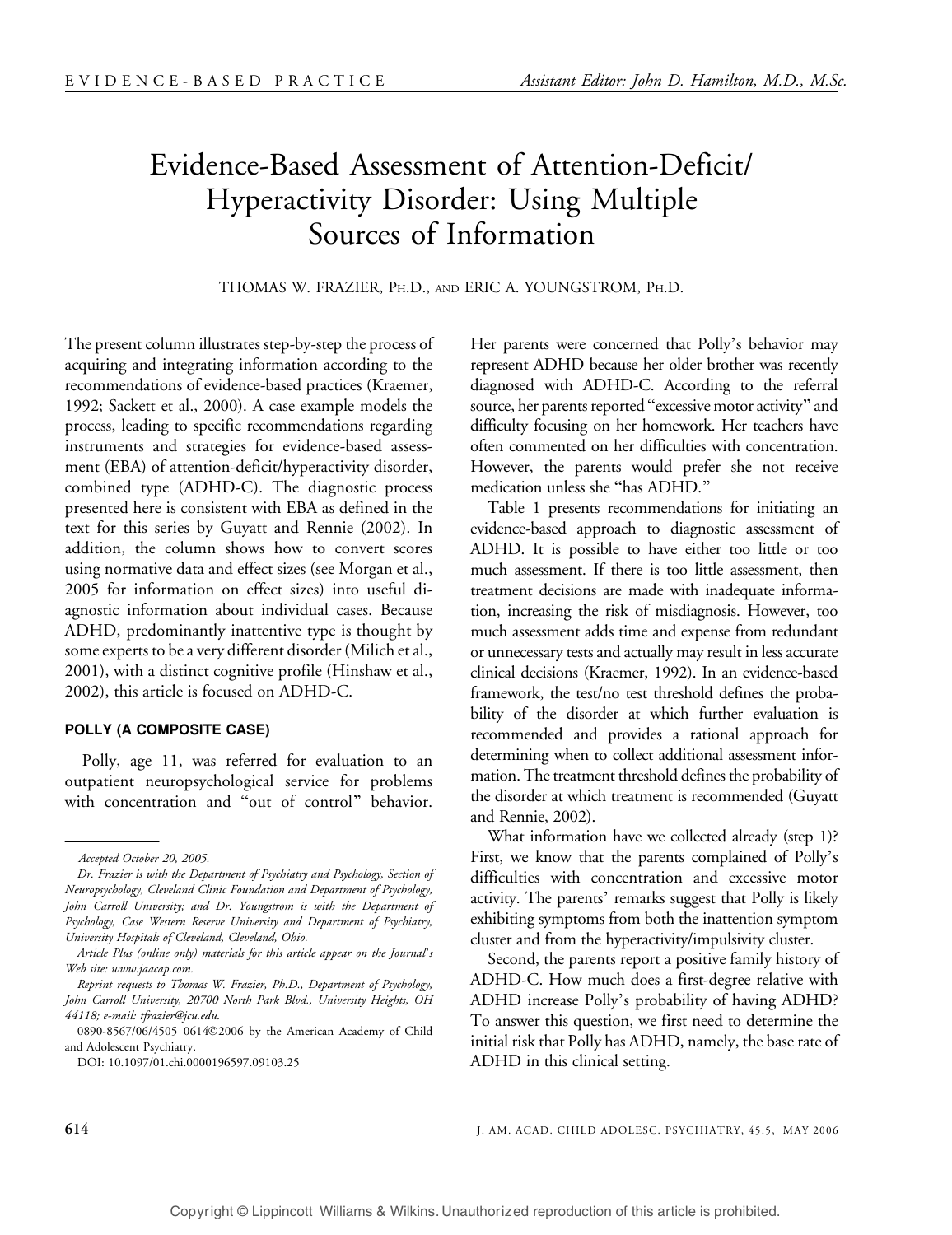| Step                                                                                                | How Implemented                                                                                                                                                                                                                         |
|-----------------------------------------------------------------------------------------------------|-----------------------------------------------------------------------------------------------------------------------------------------------------------------------------------------------------------------------------------------|
| 1. Identify whether presentation is consistent<br>with ADHD<br>2. Establish local base rate of ADHD | Are there symptoms of inattention, hyperactivity, or impulsivity as part of the<br>chief complaint?                                                                                                                                     |
|                                                                                                     | What are the most difficult differential diagnoses? - Bipolar disorder (mood fluctuation                                                                                                                                                |
|                                                                                                     | and irritability) or other neurological disorders (e.g., traumatic brain injury)<br>Identify published rate with most similar sample in terms of participant characteristics                                                            |
|                                                                                                     | and referral/recruitment patterns                                                                                                                                                                                                       |
|                                                                                                     | Directly estimate from own medical records (but carefully consider threats to the                                                                                                                                                       |
|                                                                                                     | validity of these diagnoses and any unique aspects of specific clinical setting)                                                                                                                                                        |
| 3. Determine whether other risk factors such<br>as family history are useful                        | MEDLINE or PsycINFO search: "attention-deficit-disorder-with-hyperactivity" AND<br>"risk factor" (MeSH terms)                                                                                                                           |
| 4. Find likelihood ratios associated with<br>risk factor                                            | Look for published likelihood ratios                                                                                                                                                                                                    |
|                                                                                                     | Convert sensitivity and specificity into likelihood ratios for positive and negative<br>test results <sup>a</sup>                                                                                                                       |
|                                                                                                     | Convert effect sizes into likelihood ratio estimates                                                                                                                                                                                    |
|                                                                                                     | Convert normative data for test into sensitivity and specificity estimates (which in turn<br>can yield a likelihood ratio):                                                                                                             |
|                                                                                                     | Norms for the ADHD group can yield sensitivity (what percentage of ADHD sample<br>scores this high or higher? Subtract the percentile for the next lower score from 100%<br>to obtain the sensitivity)                                  |
|                                                                                                     | Norms for the non-ADHD comparison group can yield the specificity (e.g., what<br>percentage of the non-ADHD sample scores this high or higher? Subtract the<br>percentile for the next lower score from 100% to obtain the specificity) |
| 5. Identify relevant parent report instruments                                                      | MEDLINE or PsycINFO search: "attention-deficit-disorder-with-hyperactivity" AND<br>"sensitivity and specificity" (MeSH term) AND "parent report OR subjective report"                                                                   |
| 6. Compare relevant instruments and identify<br>likelihood ratio                                    | Compare published information to existing criteria for evaluating the quality of the<br>evidence (Bossuyt et al., 2003)                                                                                                                 |
|                                                                                                     | Convert sensitivity and specificity <sup>a</sup> or well-established effect size <sup>b</sup> into estimate of                                                                                                                          |
|                                                                                                     | likelihood ratio for positive and negative test results                                                                                                                                                                                 |
| 7. Identify and compare teacher                                                                     | MEDLINE or PsycINFO search: "attention-deficit-disorder-with-hyperactivity" AND                                                                                                                                                         |
| report instruments                                                                                  | "teacher-report"                                                                                                                                                                                                                        |
|                                                                                                     | Comparisons should be done using the same criteria as above for parent<br>report instruments                                                                                                                                            |
| 8. Use nomogram or spreadsheet formula                                                              | Keep copies of nomogram or spreadsheet file at offices                                                                                                                                                                                  |
|                                                                                                     | Consider "premarking" nomogram or include information in spreadsheet to indicate<br>base rate estimates for ADHD at your setting                                                                                                        |
|                                                                                                     | Consider "premarking" nomogram or include information in spreadsheet to indicate<br>likelihood ratios associated with risk factors (family history) or test scores                                                                      |
| 9. Regularly review and update tool kit                                                             | Periodically repeat MEDLINE searches (or PsycINFO)<br>"ADHD or ADD or attention-deficit-disorder-with-hyperactivity"<br>AND "sensitivity and specificity"                                                                               |
|                                                                                                     | "ADHD or ADD or attention-deficit-disorder-with-hyperactivity" AND "risk factors or<br>family history"                                                                                                                                  |
|                                                                                                     | Adopt new tests with better norms, better criterion diagnosis, and/or better<br>diagnostic efficiency                                                                                                                                   |

#### TABLE 1

General Recommendations for Initiating an Evidence-Based Approach to Diagnostic Assessment of Pediatric ADHD

*Note:* ADHD = attention-deficit/hyperactivity disorder.<br>
<sup>*a*</sup> The likelihood ratio associated with a positive test result is equal to sensitivity/(false alarm rate), or sensitivity/(1 – specificity). The likelihood rati

 $\overset{b}{ }$  Estimation of likelihood ratios from well-established effect sizes was described in the text. However, this approach should be seen as a last resort if no sensitivity and specificity data or published likelihood ratios are available.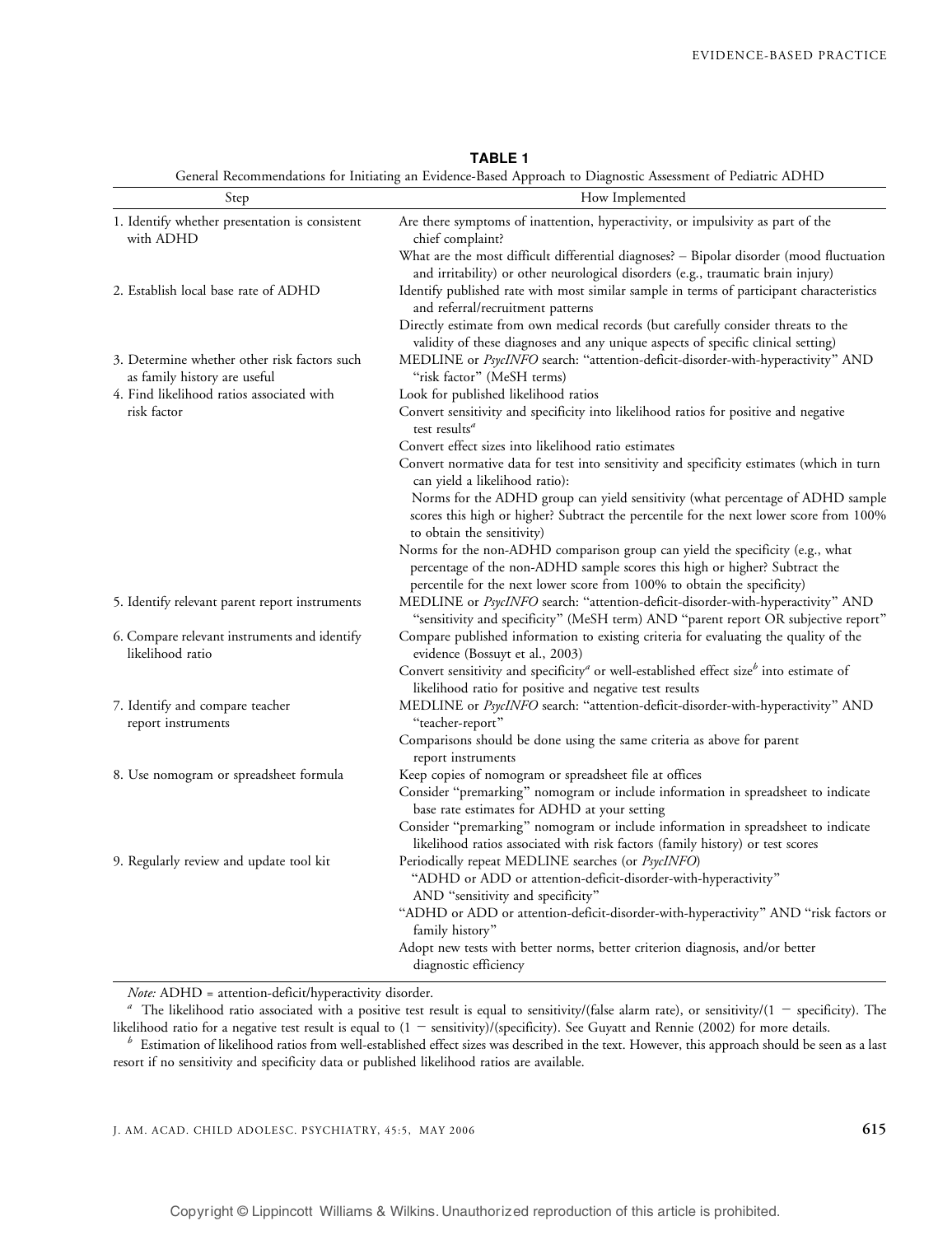## BASE RATE OF ADHD (Step 2)

Base rate estimates of ADHD vary widely depending on setting and methodology. Epidemiological estimates of ADHD have ranged from 3% to 12% (American Academy of Pediatrics, 2000; American Psychiatric Association, 1994). For this reason, a practitioner may calculate the base rate of ADHD in his or her setting using data collected for previous patients. However, local idiosyncratic diagnostic conceptualizations and referral patterns can both be issues. For this reason, clinicians should compare local base rate estimates to published estimates from similar settings. If widely discrepant results are obtained, then a solid rationale for the discrepancy, such as referral bias, is needed before using the calculated local base rate as the first step in a diagnostic process.

Using the same search strategy as described in the column concerning pediatric bipolar disorder (Youngstrom and Duax, 2005) and the search terms "ADHD" AND "prevalence OR base rate OR epidemiological" AND "review" yields 39 hits in *Medline* and 58 in PsycINFO, with more than 20 estimates of ADHD prevalence. The reported base rates range from 0.03 to 0.74. The higher estimates are from specialized ADHD clinics and the lower estimates are from epidemiological studies; none of the reported rates are from specialized neuropsychology clinics. In the absence of reported base rates from neuropsychology clinics, let us use data from our own clinic. The calculated local base rate is 0.35. This high rate makes sense because outpatient psychological and neuropsychological clinics have enriched samples as a result of referral sources weeding out unlikely cases.

However, the confidence with which we can use this local base rate is lower than if we had found strong support in the literature for a 0.35 base rate in clinical settings. To show the effect of changes in base rate on the final result, let us also do two separate calculations. First, we can use 0.03, the low end of epidemiological estimates, as a base rate. Second, we can use 0.19, midway between 0.03 and 0.35.

## COMBINING THE BASE RATE AND FAMILY HISTORY INFORMATION (Steps 3 and 4)

To combine base rate and family history information, we first determine the relative value of family history of ADHD for altering the probability of diagnosis (steps 3

and 4). To do this, we perform a similar search to that described above using the terms "ADHD" AND "family history OR offspring." The search generates 128 hits in *PsycINFO* and 72 in *Medline*. From this search, we focus on data from two recent, large sample studies of male and female ADHD probands (Faraone et al., 2000a, b). Large sample studies are likely to provide more stable estimates of the impact of familial risk, and recent studies are less susceptible to changes in diagnostic definitions and assessment instruments over time. The results of these studies indicate an approximate four- to fivefold increase in the likelihood of ADHD when a first-degree relative has ADHD. Using a nomogram (Fig. 1), we locate the base rate of 0.35 in the left column and use a ruler to line up this esimate with the likelihood ratio of 4.0 (derived as a conservative estimate of the risk associated with positive family history of ADHD in a first-degree relative) in the second column. This procedure yields a revised probability of approximately 0.65, read from the third column (actual probability using the formula of 0.68). The base rate has a substantial impact on the posterior probability. For example, if we use 3%, the epidemiological rate, as the base rate, then the same family history is associated with a probability of only 0.11 that the child has ADHD. The probability increases to 48% if the base rate started at 19%. These posterior probability estimates are positive



Fig. 1 Nomogram for combining probability and likelihood ratio.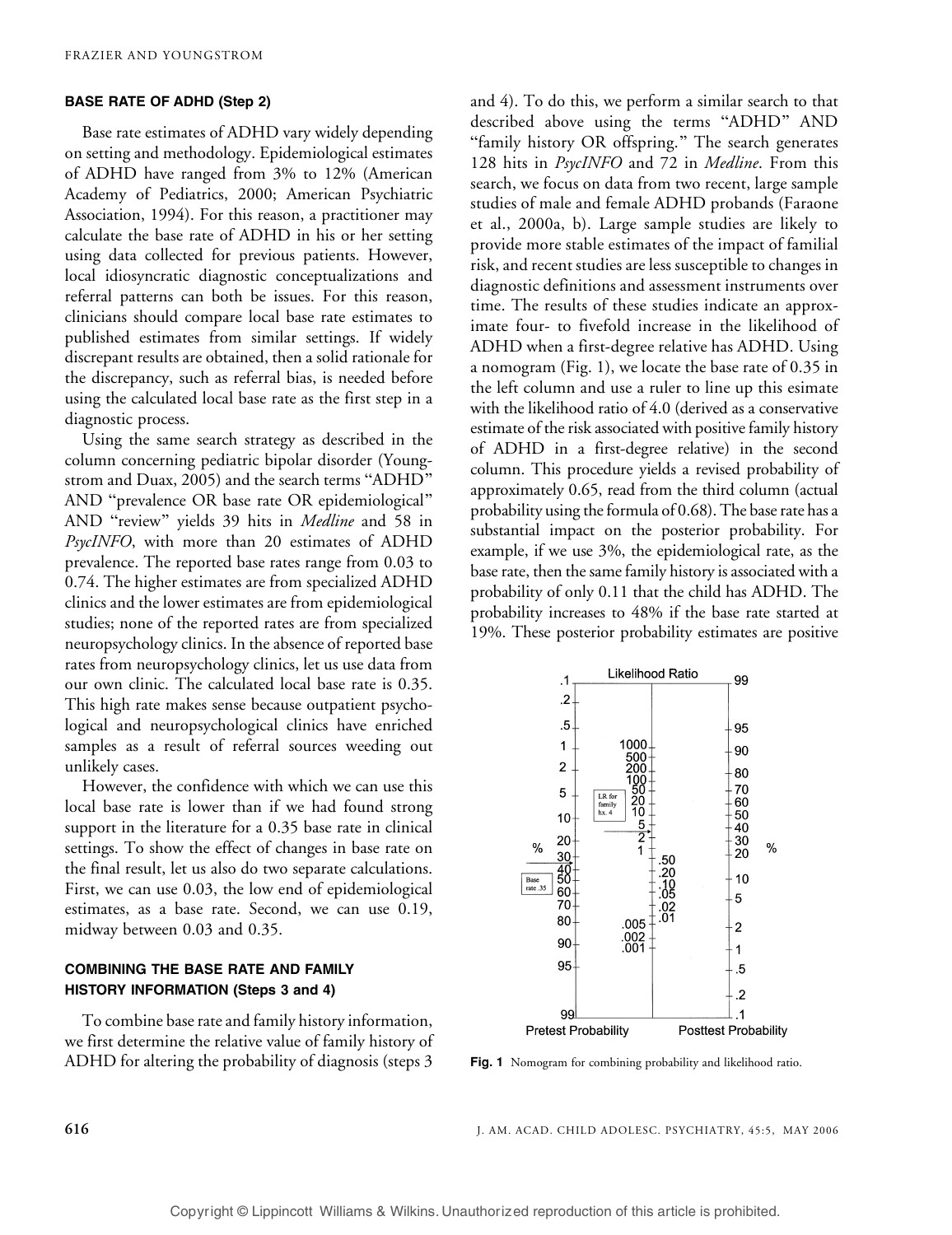predictive values, indicating the likelihood that an individual has ADHD. Note that the difference in base rates has led to substantial differences in posterior probability. Furthermore, we suggest that none of these posterior probability values justify treatment because the parents said they wanted to be "confident" of the diagnosis. Therefore, let us set the treatment threshold at 0.90 to represent the parents' perspectives concerning risks and benefits of treatment. In most cases, the treatment threshold may be set somewhat lower because of the minimal risk of treatment (American Academy of Pediatrics, 2000) and the fact that a stimulant medication trial, unlike an operation, for example, is readily reversible. The posterior probabilities are also far too high for most clinicians or parents to consider ADHD "ruled out." In other words, the risk of ADHD is too high to ignore, but not high enough for these parents to warrant initiation of treatment without gathering further diagnostic information.What do we do now? What other data can lower the probability of diagnosis below the test/ no test threshold or raise the probability above the treatment threshold?

### PARENT REPORT (Steps 5 and 6)

In consensus statements (American Academy of Child and Adolescent Psychiatry, 2002; American Academy of Pediatrics, 2000), the use of ADHDspecific parent rating scales is recommended when evaluating children for ADHD. Thus, the next steps (steps 5, 6, and 7) of this EBA are to locate, compare, and use information from relevant parent report instruments. The consensus statements' strong assertion that parent report measures are useful for making a diagnosis of ADHD is based on a comparison of several parent report EBA and ADHD diagnosis 4 instruments and the extremely high validity for the discrimination of ADHD from non-ADHD children reported for most of these instruments. For example, the Conners Parent Rating Scale-Revised: Long Form (CPRSR:L).

The ADHD subscale has been found to have an extremely large effect size  $(d = 2.3-3.1,$  depending on the data set) in discriminating ADHD from non-ADHD children in a community sample. This effect size indicates almost no overlap between ADHD and control groups.

Unfortunately, such huge effect sizes are unrealistically large in our situation with Polly, in which we need to distinguish referred individuals who actually have ADHD from referred individuals who do not. Fortunately, the Conners manual also reports the results for a comparison group of individuals who were labeled by a psychologist or psychiatrist as having emotional problems. The effect size comparing the true ADHD group and the emotional problems group is much more modest  $(d = 0.67)$ . Note that for most clinical decisions, the important discrimination is not between healthy nonreferred individuals and individuals with ADHD, but rather between patients referred with other emotional, cognitive, or behavioral problems and patients who meet criteria for ADHD.

We therefore use the more modest and clinically realistic effect size of 0.67 to calculate the likelihood ratio for Polly. Her parents rated her 2.0 SD above the mean of the normal control group on the CPRS-R:L ADHD subscale based on age- and sex-adjusted norms  $(T = 70; T$  scores have SD = 10). This score puts her approximately 0.3 SD below the mean of the clinical ADHD group (mean  $T$  score = 73) and 0.4 SD above the mean of the emotional problems control group (emotional control mean  $T$  score = 66). The test norms can be used to estimate the sensitivity and specificity associated with Polly's score.

The sensitivity of a test at a defined score is the percentage of cases with ADHD obtaining that score or higher. According to the Conners parent norms, a score of 70 is lower than average for ADHD cases. Thus, at this score, it is relatively easy for ADHD cases to clear this threshold. For example, if the parents of 100 children with ADHD completed the test, then test norms indicate that a mean of 63 cases would obtain a score of 70 or higher, resulting in a sensitivity of 63%. Similarly, if one looked at scores for 100 cases with emotional problems, then only 34 would score at or above  $T = 70$ , and 66 would score below, yielding a specificity of 66%. Some manuals report the percentiles associated with each score; otherwise percentiles can be estimated by converting to standard  $(Z)$  scores and estimating the percentage of the normal curve falling beyond the test score. Figure 2 illustrates this process visually. Using this example, the score of  $T = 70$  defines both the sensitivity and specificity of the test, and these numbers can be used to compute the likelihood ratio [LR = sensitivity/ $(1 -$  specificity)]. Using these values, we estimate a likelihood ratio of  $1.85 = (63/100)/$ (34/100). This likelihood ratio indicates that scores of 70 or higher are nearly twice as likely to be seen in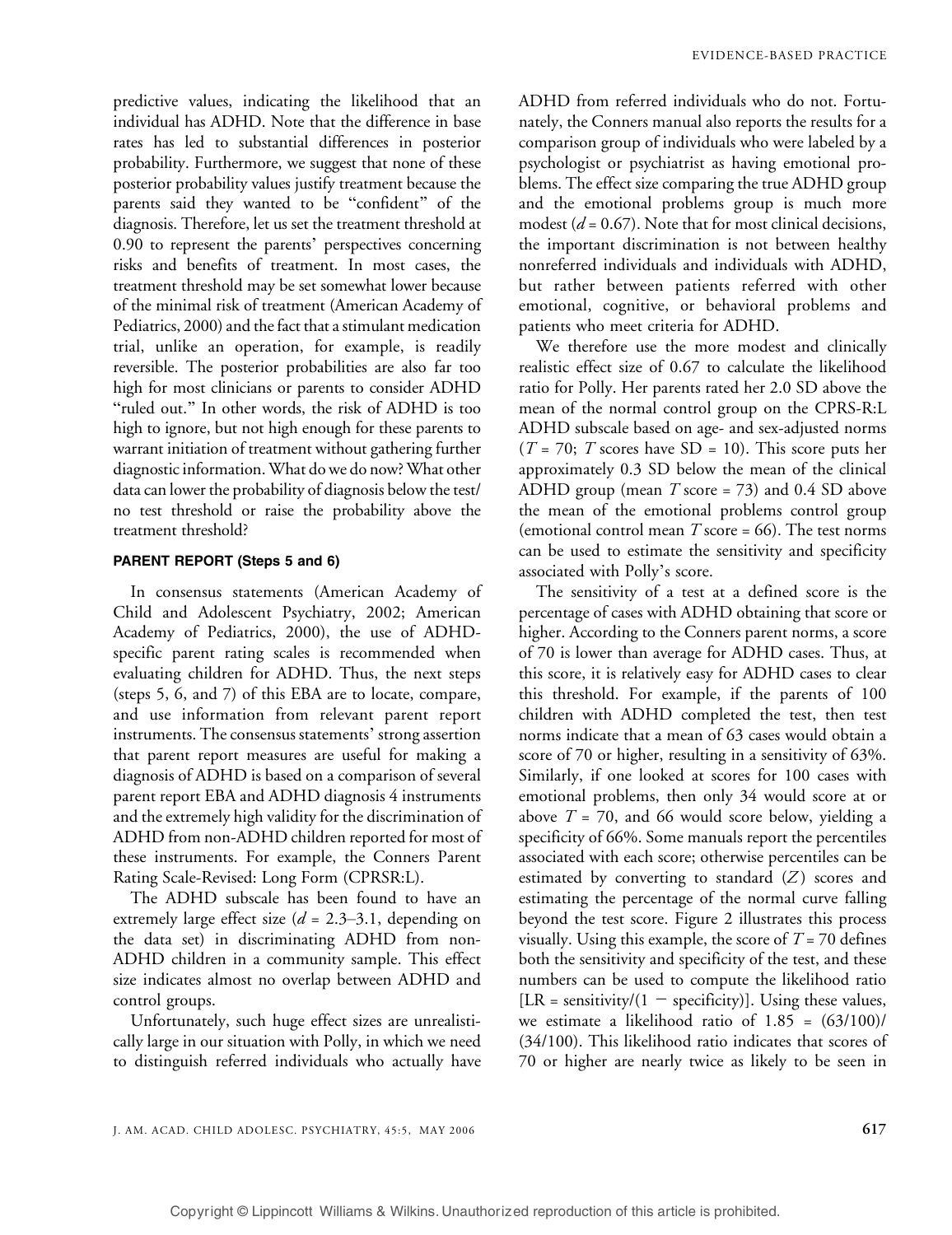youths with ADHD versus individuals with emotional problems; scores in this range almost double the odds that a given case has ADHD. These calculations are available on the *Journal's* Web site (www.jaacap.com) via the Article Plus feature.

Using the nomogram to combine the posterior probability of the previous step (0.68) with the likelihood ratio for the CPARS-ADHD index, we find that the new posterior probability is 0.80. For the two lower base rate estimates (0.03 and 0.19), posterior probability values become 0.19 and 0.63. Although this approach is clearly inferior to more sophisticated statistical approaches (e.g., directly deriving nonparametric estimates of likelihood ratios or sensitivity and specificity values), this approach is far simpler and more feasible in a clinical setting. Yet it is an improvement over simply assuming that a test result is equivalent to a diagnosis (e.g., beginning a stimulant trial with all of the cases scoring a 70 or above on a Conners scale). It also is an improvement over applying inconsistent and unreliable approaches to patient information derived from unstructured interviews.

At this point, Polly's results indicate that, if our original base rate estimate is correct, we may be at a point at which we can discontinue gathering information and begin treatment because her probability of ADHD is near the treatment threshold. However, Polly's parents wanted as much confidence in the diagnosis as possible, and we ourselves want to make sure that our original base rate estimate is not exaggerating her risk. Therefore, we decide to gather additional information.

## TEACHER REPORT (Step 7)

Teacher report is recommended as a complement to parent report in the assessment of ADHD (Power et al.,



Sensitivity: Percentage of ADHD cases obtaining the observed score or higher Specificity: Percentage of non-ADHD cases falling below the observed score

Fig. 2 Obtaining diagnostic efficiency statistics from normative data and effect sizes.

2001). The advantages of teacher report are that it facilitates identification of symptoms and impairment in two settings, provides more detailed information about behaviors that may be more reliably observed in a school setting, and also permits the clinician to examine the influence of reporter biases operating in subjective report ratings (Pelham et al., 2005). Furthermore, teachers often have broad experience with comparing one child to another and observe the child in a highdemand setting. In contrast, using multiple subscales from a single information source is less likely to be useful because of the often high correlations between subscales. For example, the CPRS-R:L ADHD and Cognitive Problems subscales correlate highly ( $r = 0.86$ ), whereas the CPRS-R:L and CTRS-R:L ADHD subscales correlate more modestly  $(r = 0.49)$ .

Using both parent and teacher checklists provides a clinical shortcut because they obtain diagnostic information highly similar to structured interviews (for a detailed review, see Pelham et al., 2005). Specifically, studies of incremental validity have indicated that structured interviews are not likely to provide incremental validity to parent and teacher reports in the detection of ADHD (Power et al., 2001; Wolraich et al., 2003). Thus, checklists are useful initial measures because they are easily obtained, require little clinician time, and connect closely to results obtained from structured interviews.

Teacher report via brief ADHD-specific rating scales has been shown to have good discrimination between ADHD and non-ADHD groups (American Academy of Pediatrics, 2000). In fact, the Conners Teacher Rating Scale Revised: Long Form ADHD subscale shows similarly large separation of ADHD and normal control groups ( $d = 1.7-3.4$ , depending on the data set) to that seen with the CPRS-R:L. However, as was seen with the CPRS-R:L, less discrimination is achieved when individuals with ADHD are compared to individuals with emotional problems ( $d = 0.64$ ), the more interesting clinical comparison. Using this information and Polly's scores, we can compute a new posterior probability. Assuming that Polly scores 2 SD above the normal control mean  $(T = 70)$ , data from the Conners' manual (Conners, 1997) indicates that her score would be approximately 0.32 SD above the mean of the ADHD group (ADHD mean score  $T = 67$ ) and 0.96 SD above the emotional problems group (emotional problems mean score  $T = 61$ ).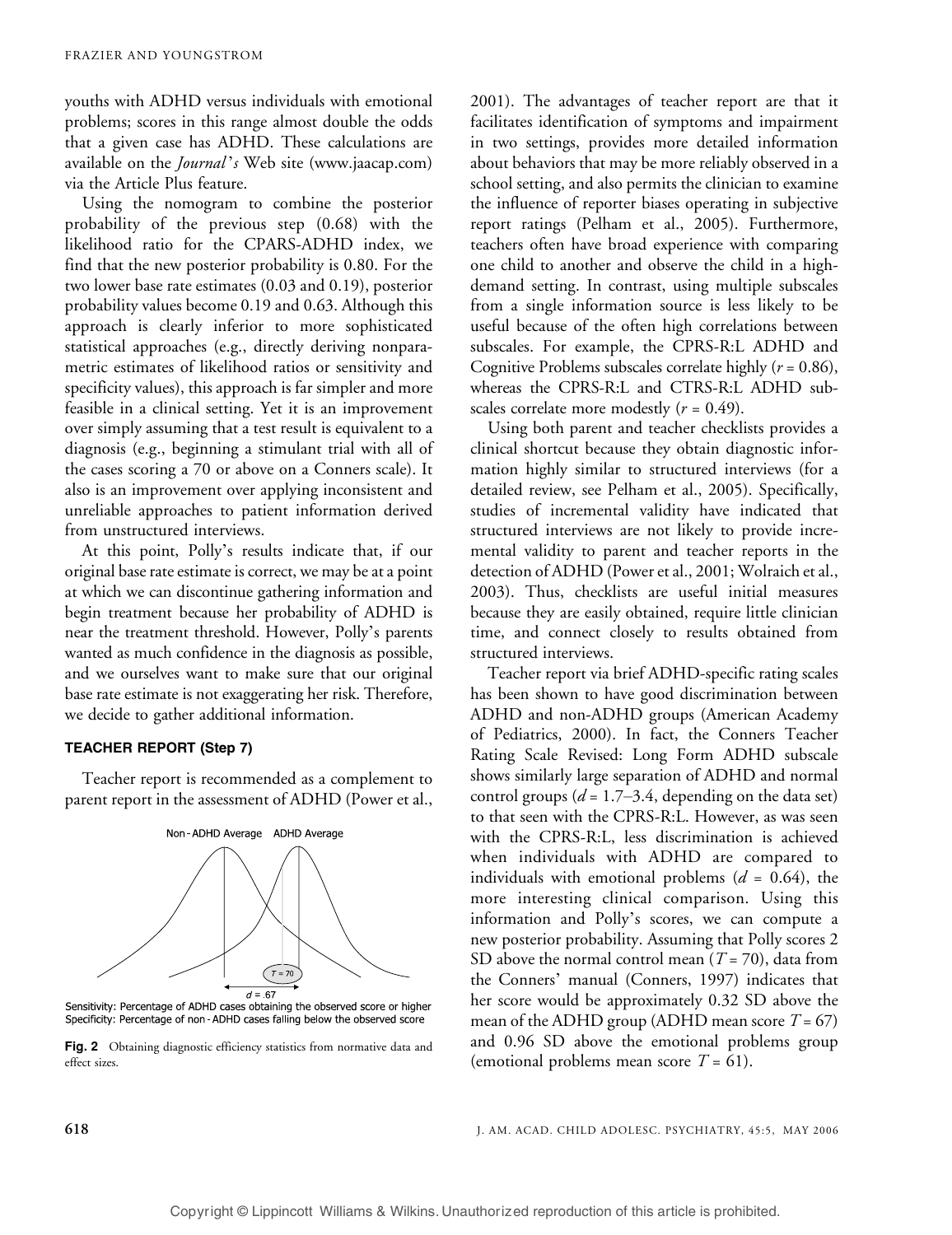Thus, if 100 individuals with ADHD and 100 individuals without ADHD were given the test, only approximately 17 individuals with emotional problems would have scored at or above the level of our patient and approximately 37 individuals with ADHD would have scored at or above this level. Using these numbers, one can easily compute the likelihood ratio for this particular score, 2.18 = [(37/100)/(17/100)]. Combining this likelihood ratio with the posterior probability derived by combining the base rate, family history, and parent report information, we find that it is 90% likely that the child has ADHD. Using the lower base rate estimates (0.03 and 0.19), we derive posterior probabilities of 0.34 and 0.80. However, it should be noted that these values overestimate the true posterior probability because of the moderate correlation between parent and teacher report. With this caveat in mind, these calculations suggest that for all but the lowest base rate estimate, the combination of family history and parent and teacher checklist data are compelling. A clinician may seriously consider initiating treatment, particularly if the treatment threshold is moderate or low and the child's functioning is impaired.

## **COMMENTARY**

In most cases, a Guyatt and Rennie (2002)-style EBA approach will result in considerable savings in clinician and patient evaluation time, eliminating the need for unnecessarily lengthy and expensive testing batteries (Kraemer, 1992). It will also provide a more accurate and informed diagnosis and/or basis for treatment initiation. At present, EBA of ADHD is hampered by the lack of published likelihood ratios or sensitivity and specificity data from large samples. Unfortunately, the paucity of this information has probably contributed to the extreme variability of clinical assessment practices, from full neuropsychological assessments to brief parent or patient interview. As the above examples indicate, it is possible for motivated practitioners to use published data to estimate likelihood ratios for existing tests. The effort invested to put together an EBA approach will offer returns in all future cases in which ADHD may be a treatment concern. Clearly, it would be helpful for researchers to publish likelihood ratios to facilitate use of these methods, which have become widespread in other areas of medicine (Guyatt and Rennie, 2002).

The above discussion should be viewed as one approach to EBA of ADHD. There are only a handful of studies reporting enough data to compute effect sizes comparing individuals with ADHD to individuals referred for emotional or psychiatric problems. It is possible that other information sources, such as cognitive test data, may provide better incremental validity when combined with base rate, family history, and parent-report data, although there is considerable disagreement about this issue (American Academy of Pediatrics, 2000; Pelham et al., 2005). We also note that family history data may not be useful or available in all cases, both because often the patient is the first to present with attention problems in the family and parents may have had undiagnosed ADHD for many years. Therefore, clinicians should view the steps described in Table 1 as a flexible guide and skip or add steps as needed, acquiring only the information that may be relevant to a particular case.

The focus of the next column is how best to measure Polly's treatment response.

Disclosure: Dr. Youngstrom is co-investigator on investigator-initiated research grants sponsored by Abbott Laboratories and AstraZeneca Pharmaceuticals; he is the statistical expert for both protocols. Dr. Youngstrom also consults with Otsuka Pharmaceuticals about assessment of pediatric bipolar disorder. Dr. Frazier has no financial relationships to disclose.

#### **REFERENCES**

- American Academy of Child and Adolescent Psychiatry (2002), Practice parameter for the use of stimulant medications in children, adolescents, and adults. J Am Acad Child Adolesc Psychiatry 41:4S-25S
- American Academy of Pediatrics (2000), Clinical practice guideline: diagnosis and evaluation of the child with attention-deficit/hyperactivity disorder. Pediatrics 105:1158-1170
- American Psychiatric Association (1994), Diagnostic and Statistical Manual of Mental Disorders, 4th edition (DSM-IV). Washington, DC: American Psychiatric Association
- Bossuyt PM, Reitsma JB, Bruns DE et al. (2003), Towards complete and accurate reporting of studies of diagnostic accuracy: the STARD Initiative. Ann Intern Med 138:40-44
- Conners CK (1997), Conners Rating Scales-Revised. North Tonawanda, NY: Multi-Health Systems
- Faraone SV, Biederman J, Friedman BH (2000a), Validity of DSM-IV subtypes of attention-deficit/hyperactivity disorder: a family study perspective. J Am Acad Child Adolesc Psychiatry 39:300-307
- Faraone SV, Biederman J, Mick E, et al. (2000b), Family study of girls with attention-deficit/hyperactivity disorder. Am J Psychiatry 157:  $1077 - 1083$
- Guyatt GH, Rennie D (2002), User's Guide to the Medical Literature, Guyatt GH, Rennie D, eds. Chicago: AMA Press
- Hinshaw SP, Carte ET, Sami N, Treuting JJ, Zupan BA (2002), Preadolescent girls with attention deficit/hyperactivity disorder: II. Neuropsychological performance in relation to subtypes and individual classification. *J Consult Clin Psychol* 70:1099-1111

J. AM. ACAD. CHILD ADOLESC. PSYCHIATRY, 45:5, MAY 2006 619